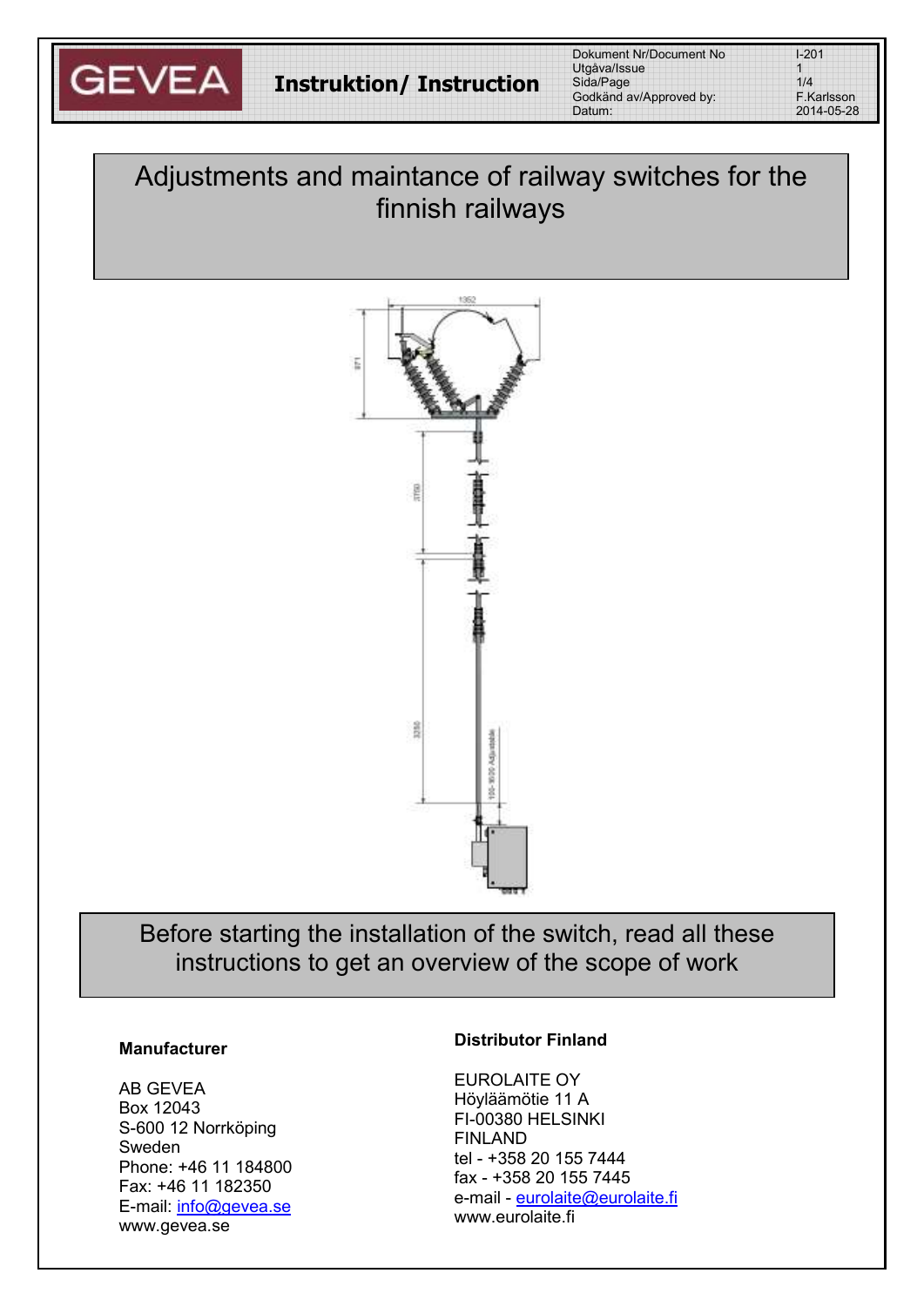

**Instruktion/ Instruction**

Dokument Nr/Document No Utgåva/Issue 1 Sida/Page Godkänd av/Approved by: Datum:

| -201       |  |
|------------|--|
|            |  |
| 7/4        |  |
| - Karlsson |  |
| 2014-05-28 |  |

Before the installation starts, check that the switch not has been damaged during transport or storage.

### **1. Final checking of the switch**

Check the following dimensions after completing the installation of the switch



After the installation and checking of the adjustments is completed, operate the switch a few times and check that it maintains the settings

Make sure that all bolts and nuts are tightened.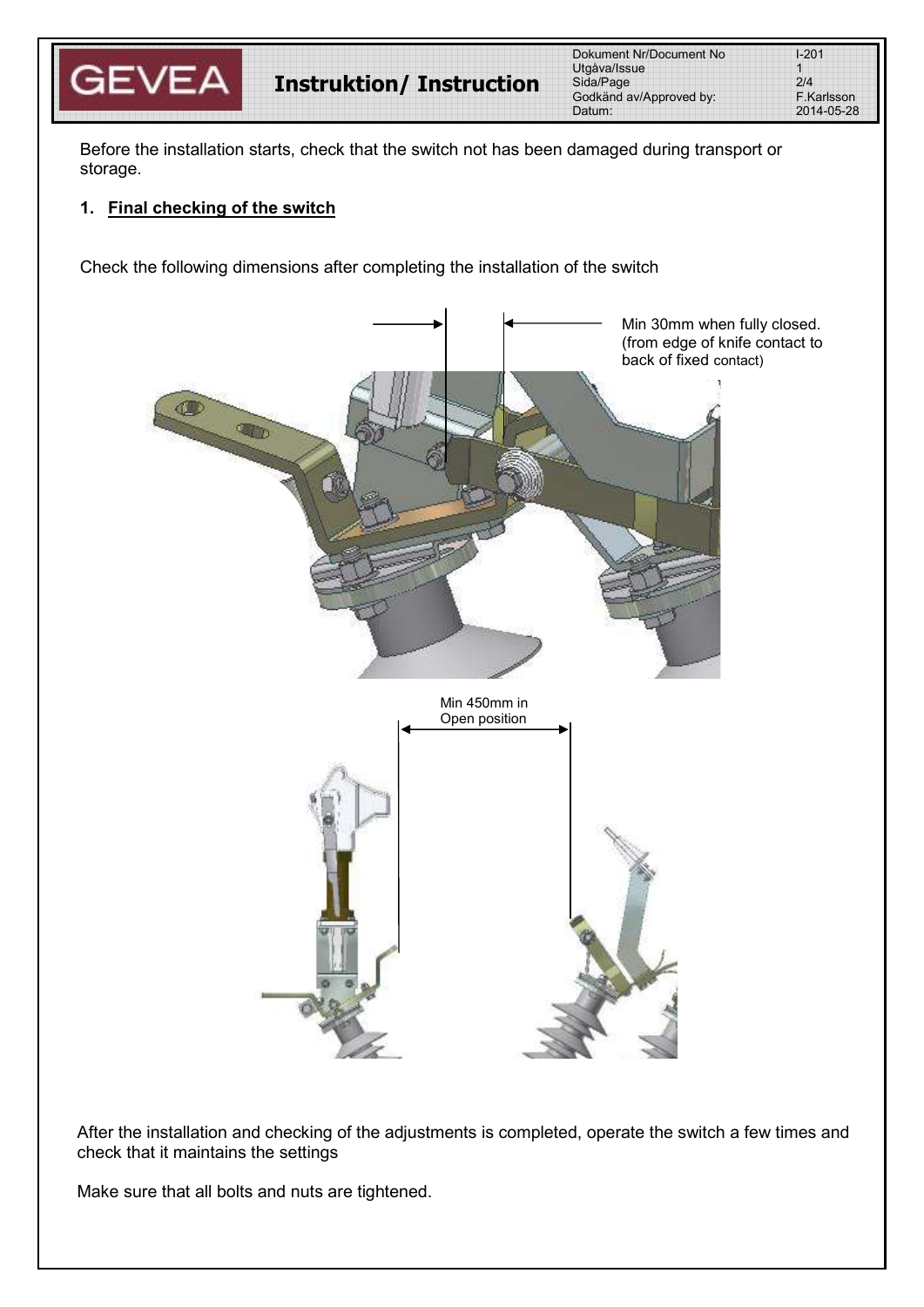

| Dokument Nr/Document No | $1 - 201$  |
|-------------------------|------------|
| Utgåva/Issue            |            |
| Sida/Page               | 3/4        |
| Godkänd av/Approved by: | F.Karlsson |
| Datum:                  | 2014-05-28 |

### **2. Operation**

Before the operations check that the switch is intact and nothing is broken or loose.



### *A. (If loadbreak head)*

Check that the hook on the rocking contact and the lever on the loadbreak head are engaged

## **B.***(If handle operated)*

Before operating the switch make sure you have a firm hold with both hands on the operating handle

If the switch is installed in accordance with these instructions the opening is made by turning the handle 180 $^{\circ}$  downwards.

Closing the switch is made by turning the handle 180 $^{\circ}$  upwards.

Operate the switch positively and smoothly but without using unnecessarily high force that could damage the switch



**After the operation check the visible break if the switch is in open position. If the switch is closed check that contact is fully closed.**